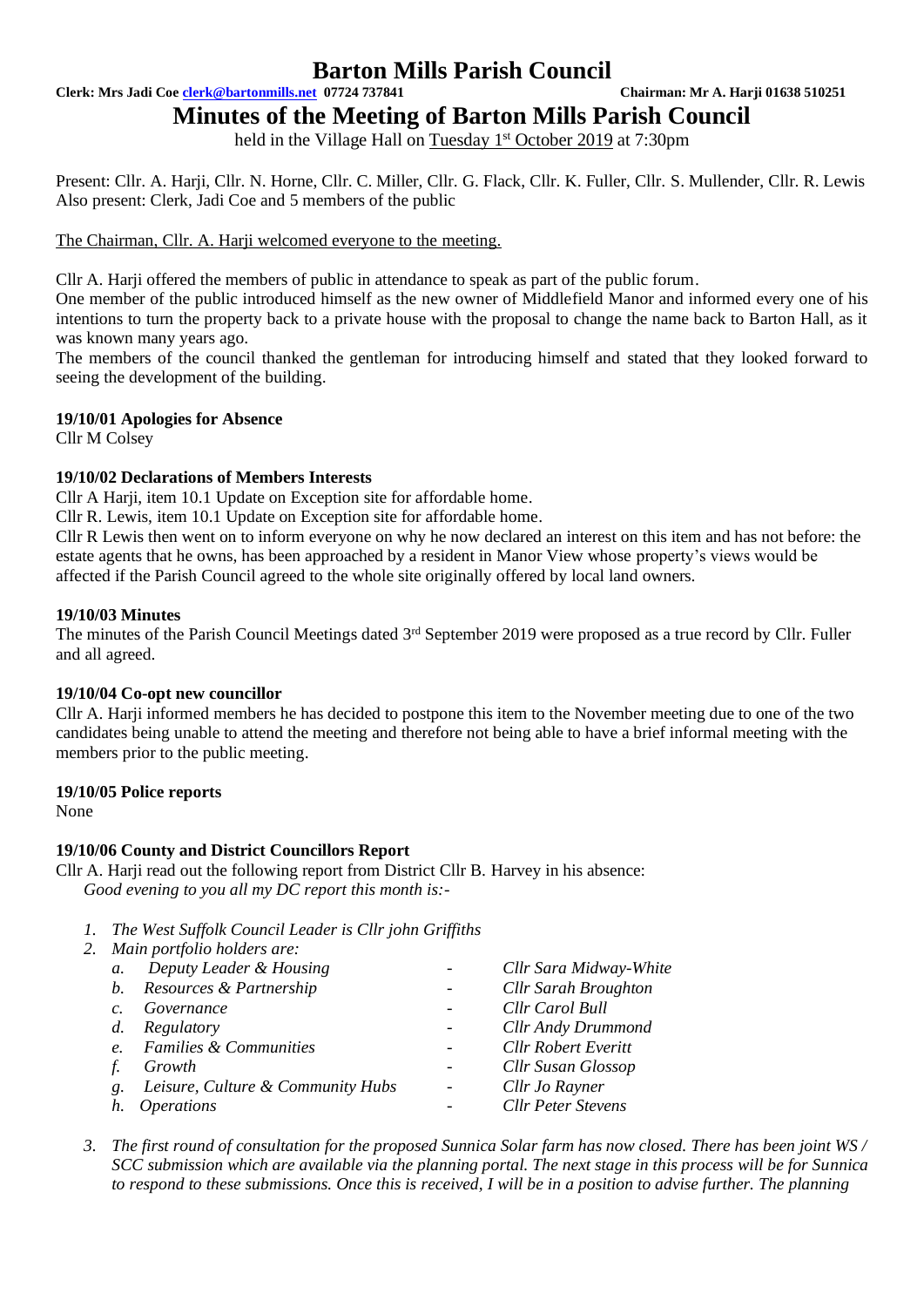### **Clerk: Mrs Jadi Coe [clerk@bartonmills.net](mailto:clerk@bartonmills.net) 07724 737841 Chairman: Mr A. Harji 01638 510251**

*portal number is: - DC/19/0472/EIASCO – The joint SCC/WS Consultation Response dated 11th April 2019 has now been issued.* 

*We have received an updated Sunnica Energy Farm proposal for land which has slightly changed for the original issued.* 

*The September briefing note has been copied to all Parishes accordingly.* 

*4. As you may have seen in the local press WS have setup a Rural task Force and have requested that local residents complete the survey shown at:* 

*Residents please take part at [https://www.smartsurvey.co.uk/s/ruralprioritiesresidents/.](https://www.smartsurvey.co.uk/s/ruralprioritiesresidents/) Hard copies are also available to pick up at council offices and on request [policy@westsuffolk.gov.uk](mailto:policy@westsuffolk.gov.uk) 01284 757633. Organisations and business, please take part at <https://www.smartsurvey.co.uk/s/ruralprioritiesorganisations/> This survey has now closed (30th September 2019) and we await the summary report. Thanks to Residents who have taken part in this survey and attended these briefing meetings.*

- *5. The process for Planning application reviews has changed slightly. It is now very important if Residents or PC's do have any concern's to ensure that these are raised to the appropriate Planning Case officer with copies to myself at: brian.harvey@westsuffolk.gov.uk or on my mobile – 07801-472461 in order that I can present these issues at the "Revised Delegation Panel meetings".*
- *6. I have sent out to all Parish Clerks requesting (Manor Ward) that they update their settlement matrix and ranking. This is to ensure that the Planning Officers have the correct data recorded before we go forward. 2019 -2042*

*As many of you well know we still have a short fall in our current housing stock. When you take into account those construction projects already approved, we will still have a shortfall of 6000 throughout West Suffolk to be constructed by 2042.* 

- *7. At the recent Full council meeting approval was given to the Single-Issue Review (SIR) of core strategy Policy CS7 which has been approved by the Governments Planning Inspector. Report No COU/WS/19/007.*
- *8. In addition, the Site Allocation Local Plan (SALP) was reviewed and approved by the Planning Inspector for Adoption. Report COU/WS/19/008*
- *9. The Final Business case for the new Western Way Development which had been the subject to review by Residents and Councillors was approved at the meeting. Report COU/WS/19/009.*
- *10. A notice of Motion was raised concerning the Environmental Emergency and global warming. This motion was referred to Full Cabinet due to the financial implication which maybe incurred.*

## **19/10/07 Planning and Environment**

## **General & For Consideration:**

DC/19/1445/ADV **–** application for advertisement consent, 1 non-illuminated doubled sided v shape structure**.** Cllr. K. Fuller proposed to object to the application on the basis that the sign is sited in a dangerous position as it is a distraction to passing vehicles.

All were in favour except Cllr. R. Lewis who abstained, therefore the proposal was carried.

DC/19/1896/HH **–** single storey side extension to form annexe (following demolition of existing detached garage and outbuilding) at 12 Bell Lane, Barton Mills, IP28 6AJ

Cllr R. Lewis proposed that the Parish Council had no objections to the application, all agreed.

## **Tree Applications (for information only):**

None

## **Awaiting Forest Heath decisions and pending appeals:**

None

## **Decided/approved (for information only):**

SCC/0063/19F – install and use of washing plant for the recycling of inert waste with associated access onto the highway**. -** Approved

## **19/10/08 Clerk's Report & Matters Arising from the Minutes of the Last Meeting (For Info Only)**

The clerk informed members she had a telephone call from Christos at Highways England asking to meet with the members of the council to discuss future plans for Fiveways and the A11 at 6:00pm on Monday 28<sup>th</sup> October.

Cllr S. Mullender voiced his concerns if the central reservation areas were closed, and asked if the Parish Council were in the same view, then the Parish council should state this.

It was agreed to accept the invite to the meeting and that the clerk would book the Church Rooms or the Village Hall. (JC)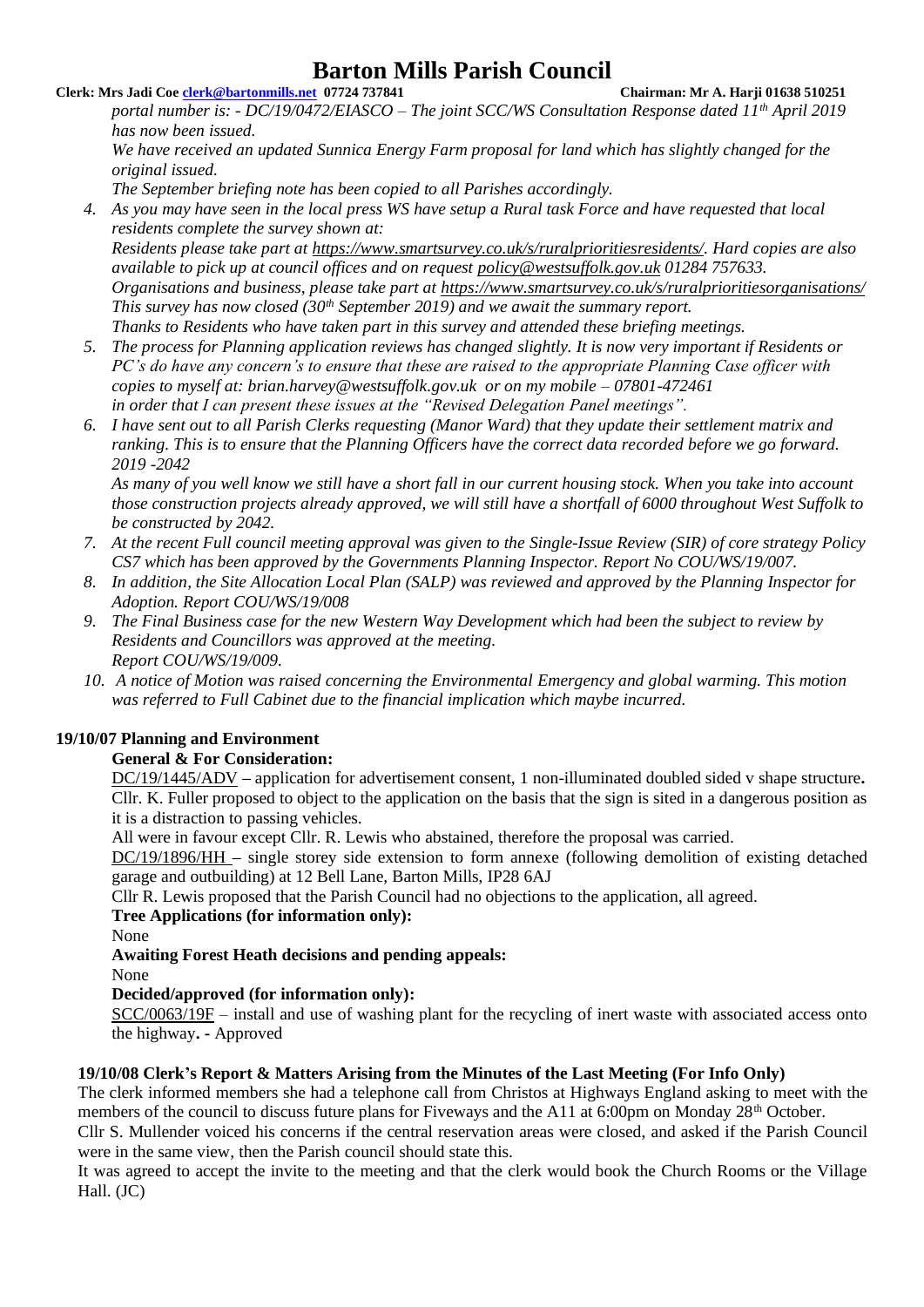### **Clerk: Mrs Jadi Coe [clerk@bartonmills.net](mailto:clerk@bartonmills.net) 07724 737841 Chairman: Mr A. Harji 01638 510251**

It was also agreed that the clerk should ask Christos asking for an agenda and permission to invite a representative from local group S.A.F.E (Safety at Fiveways Essential)

The clerk reported she has now been informed by Suffolk Highways that a Parish Council does not need to apply for a license to install a sign on a Highway. If the Parish Council wish to install a sign and a pole is available, then Suffolk Highways would appreciate a photo and map location, in order to see how they can help us. If there is no pole available there may be a charge to the Parish Council for this. Utility companies tend not to allow their poles to be used for such signage.

Cllr. C. Miller agreed to check whether there were any available poles at Church Lane Close and send relevant photos to the clerk to action. (CM)

### **19/10/09 Correspondence**

The clerk reported she had received the following correspondence:

Email correspondence has been received from a resident living at Church Meadows, who was not happy with the Parish Councils decision to not install a canopy on the street light outside their home. The resident has continued to state how their sleep is affected by the light and their concerns that having the lights on all night is a waste of energy. The resident would like to have the light turned off over night or a canopy/shield installed on the street light to minimise the light entering their home.

The clerk also stated she had spoken with an ex councillor, who had informed her that the Parish Council had decided some time ago that the majority of the lights in the village would remain on all night, the exception being some newly installed LED lights which are dimmed at midnight.

Cllr. N. Horne informed members he has looked at this light and felt a canopy or shield would benefit the residents.

The option to turn off all street lights over night was discussed but members felt this would be costly.

It was agreed that the clerk would obtain quotes for a shield or canopy and to contact the resident stating this.  $(JC)$ 

A follow up email had been received from resident who has concerns about the safety on Hassles corner and the footpath between Mildenhall Road and the Jubilee fields in Mildenhall. The clerk reported she had responded stating the Parish Council are looking to keep the footpath as well as others in the village better maintained at the expense of the Parish Council. She also stated she forwarded the response from Suffolk Highways stating they did not have the funds to put any safety measures in place as this Highway is not deemed dangerous and therefore is not a priority and that she would chase the local warden to look into getting the missing sign replaced. The clerk continued stating she had informed the resident that the Parish Council are looking into applying for a license to install a sign on a public Highway.

It was agreed that the clerk would chase to have the fallen sign replaced. (JC)

### **19/10/10 Parish Matters**

19/10/10.01 Update on exception site scheme for affordable homes

Cllr A Harji and Cllr R. Lewis left the meeting.

Vice Chairman Cllr. N. Horne took the Chair of the meeting.

Cllr. N. Horne reported that Isobel from Hastoe Homes has spoken with the land owners of the site backing onto Manor View, and they may consider selling the smaller site but want to ensure the Parish Council are committed to this piece of land. Isobel has put this site to architects to draw a plan and establish how many properties could be built on the site.

The land owned by West Suffolk Council next to the protentional exception site was discussed and it was agreed that it could be purchased by Hastoe Homes to use as part of the development.

Cllr S. Mullender informed the Parish Council members that Cllr. R. Lewis had an informal meeting scheduled with a planner in the week and that he intended to ask if planners would be likely to agree to an exception site on the piece of land on Newmarket Road which has been offered to the Parish Council. This follows Isobel stating that in her professional opinion, the site would not be approved as it did not butt up to the settlement boundary. Cllr S. Mullender felt this option needed to be looked into further.

Cllr. N. Horne voiced his concerns that the Parish Council were not moving forward as at each meeting an alternative is discussed which has caused delays in decisions being made.

Cllr. C. Miller proposed the following: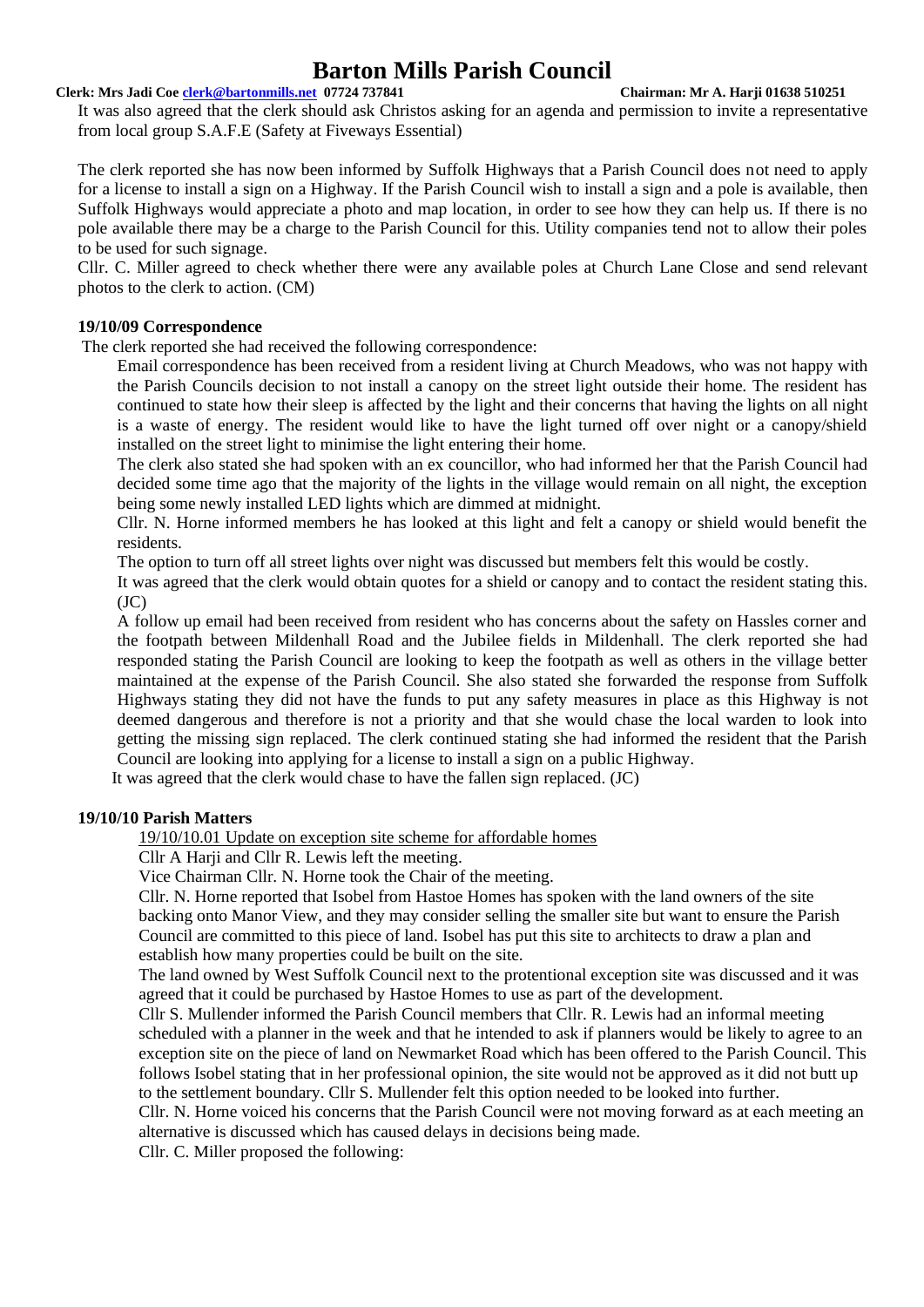### **Clerk: Mrs Jadi Coe [clerk@bartonmills.net](mailto:clerk@bartonmills.net) 07724 737841 Chairman: Mr A. Harji 01638 510251**

- If the planner felt the site on Newmarket Road would not be approved then, to go back to Isobel and ask her to contact land owners backing onto Manor View and inform them the Parish Council are committed to the site and would like to proceed if they would agree.
- If the planner thought that the site on Newmarket Road may be approved then the Parish Council should contact Isobel asking her to pursue this option further and inform her of who the planner was.

All agreed and the vote was carried.

19/10/10.02 Maintenance of Assets

a) Lighting

None

b) Other

Cllr. N. Horne reported he had received the annual playground inspection report and that this had flagged several areas that required work. It was agreed the clerk would circulate the report to all members and Cllr. N. Horne and the clerk would liaise to draft a list of work required in order to obtain quotes to carry out the work. (JC/NH)

19/10/10.03 SID Rota

The rota was agreed to early December, and the clerk agreed to forward updated rota to all volunteers.  $(JC)$ 

19/10/10.04 Substation update

The clerk reported that a local resident who had stated he was still willing to help the Parish Council with legal advice had stated that the offer still stood and therefore she had sent the resident an updated Head of Terms. She is waiting for a response.

The clerk reported Bendall and Sons required £100 payment on Account and that this payment is for approval at tonight's meeting.

19/10/10.05 Agree a plan to maintain footpaths in the Parish and receive quotes for work

The clerk reported she has written a letter to the land owner whose land boundary meets Worlington Road footpath and asked if they would keep vegetation cut back to ensure the footpath could be used safely. She also reported that she was awaiting quotes from RH Landscapes, Clover Landscapes and Tilbrook Landscapes for the maintenance of the various footpaths but had received a quote from DM Tree and Landscapes who would charge £425 plus VAT for a day's work

Cllr. R. Lewis agreed to inform the clerk of residents addresses whose property boundaries meet the public footpath between The Street and Newmarket Road, in order for the clerk to send letters asking that any vegetation is not to encroach the public footpath so pedestrians can use the footpath safely. (RL/JC) It was agreed that the clerk should also chase Worlington Parish Council as to whether or not they will maintain the part of the footpath from Station Road to Worlington Road that falls in their Parish. (JC) 19/10/10.06 Arrange meeting date to organise 2020 Car Boot sales

It was agreed that the clerk would arrange to book the Church Rooms and invite the Village Hall committee, Allotment Society, Barton Mills Football Club, The Preservation Trust and the Womens Institute to the meeting. (JC)

19/10/10.07 Agree arrangements for Remembrance Sunday including purchase of Poppy Wreaths, booking of Village Hall and refreshments for the reception following the ceremony The following was agreed:

The clerk to book the Village Hall from 9:00am to 2;00pm (JC)

Cllr A. Harji would organise the wreaths at a cost of £60 and to obtain wine from local resident (AH) Cllr C. Miller to arrange other beverages and snacks and to possibly approach Greggs bakery asking if they would donate any food. (CM)

Cllr C. Miller and Cllr A. Harji would set up the hall along with any other councillors who were available. The clerk could ask for volunteers to help via the Barton Miler clerk page. 19/10/10.08 Agree future councillor training

It was agreed Cllr. N. Horne would attend the Chairman and Leadership course held by SALC in February 2020 at a cost of £120 plus VAT.

19/10/10.09 Receive details of the West Suffolk District Council land for sale on Church Lane

The Parish Council discussed the use of the land and the possibility of the Parish Council purchasing the land or Hastoe Homes purchasing the land to use as part of the exception site development.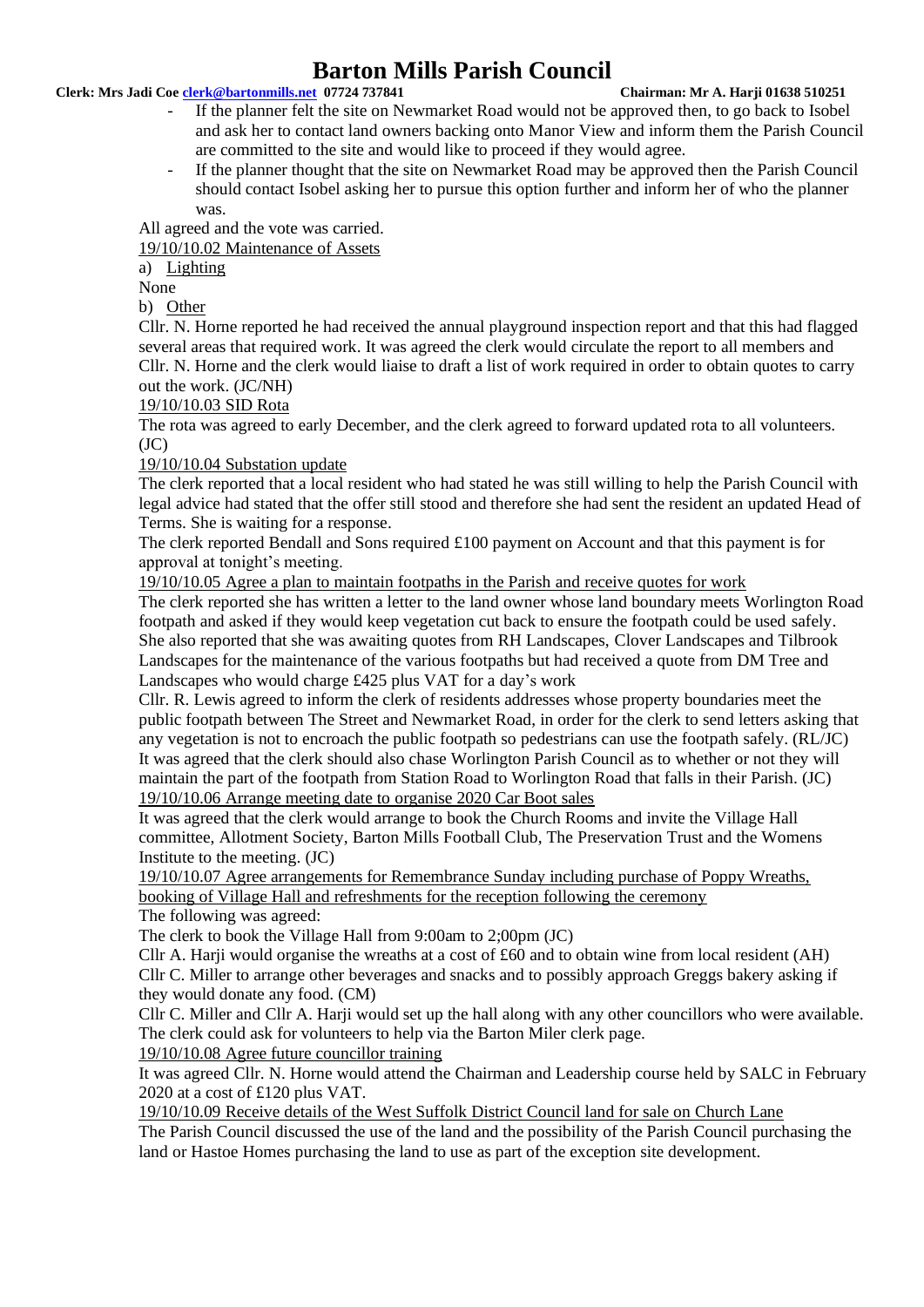### **Clerk: Mrs Jadi Coe [clerk@bartonmills.net](mailto:clerk@bartonmills.net) 07724 737841 Chairman: Mr A. Harji 01638 510251**

It was agreed the clerk would ask West Suffolk Council if they could temporary put a hold on the sale of the land and remove it from the market until the Parish Council agree whether they would like to purchase the land if Hastoe Homes do not. (JC)

19/10/10.10 Report on speeding issues on Worlington Road

The clerk reported a concerned resident had contacted her in regards to advice on applying for appropriate speeding restrictions on Worlington Road, this follows the report of an accident involving a vehicle and a parent who was with their child on the Zebra crossing

It was agreed that the data from the SID would need to be obtained to determine if there was a problem and how to act on this.

19/10/10.11 Appoint member responsible for downloading SID data.

Cllr. C. Miller offered to contact an ex resident to obtain the software to download data from the SID. (CM)

### **19/10/11 Finance & Policies**

19/10/11.01 Parish Council Bank Balances and Reconciliation from list of Payments and Receipts. The clerk reported that at  $20^{th}$  September 2019 £22,006.10 was held in the deposit account and £5,215.64 in the current account.

19/10/11.02 Cheques for signing and approval and to authorise payment of outstanding invoices.

Cllr. C. Miller proposed to approve the following cheques for payment:

|          |                      |                               | 1.966.35 | 237.17 | 2,203.52 |          |
|----------|----------------------|-------------------------------|----------|--------|----------|----------|
| 1-Oct    | <b>RH Landscapes</b> | Grass cutting                 | 400.00   | 80.00  | 480.00   | Chg 1697 |
| 29-Sep   | S Limmer             | Gardening                     | 25.00    | 0.00   | 25.00    | Chg 1696 |
| 19-Sep   | West Suffolk DC      | Election expense              | 21.34    | 0.00   | 21.34    | Chg 1695 |
| 24-Sep   | RL PC                | Cllr training                 | 120.00   | 0.00   | 120.00   | Chg 1694 |
| 30-Sep   | <b>Robert Lewis</b>  | <b>Barton Miller printing</b> | 26.16    | 0.00   | 26.16    | Chg 1693 |
| 06-Sep   | <b>SCC</b>           | Street light maintenance      | 1,185.86 | 237.17 | 1,423.03 | Chg 1692 |
| 05-Oct   | <b>HMRC</b>          | Clerk PAYE and NI             | 210.40   | 0.00   | 210.40   | Chg 1691 |
| $01-Oct$ | Bendall & Sons       | On account (substation)       | 100.00   | 0.00   | 100.00   | Chg 1690 |
| 30-Sep   | J Coe                | Expenses                      | 40.11    | 0.00   | 40.11    | Chg 1689 |
| 30-Sep   | J Coe                | Salary                        | 237.48   | 0.00   | 237.48   | Chg 1688 |
| Date     | Payee                | Details                       | Net      | VAT    | Gross    |          |
|          | . .                  | ັ                             |          |        |          |          |

Clerk overtime for the month of September of 3 hours at £12.37 per hour was also approved. 19/10/11.03 Agree Fixed Asset Schedule detailing assets values for insurance purposes.

It was agreed that the clerk would inform the insurers of the asset value as detailed on the asset register which was circulated to all members prior to the meeting. (JC)

### 19/10/11.04 Agree revised budget.

Cllr R. Lewis proposed to accept the revised budget and all agreed. The amendments made were as follows:

- moving £1000 budgeted for football pitch works to grass cutting
- adding £500 donation from the 100Club to help fund the new car park light
- add new item, Village Hall car perk works with a budgeted expense of £500

### **12. Parish Councillors reports (for information only)** None

### **13. Items for future agendas**

Exception site update Substation update Playground works requires Footpath update SID data Final arrangements for Remembrance Sunday Update on land owned by West Suffolk Council Agree quotes to install street light canopy Confirm Car Boot sale meeting date

### **14. Agree Barton Miller clerk and back page**